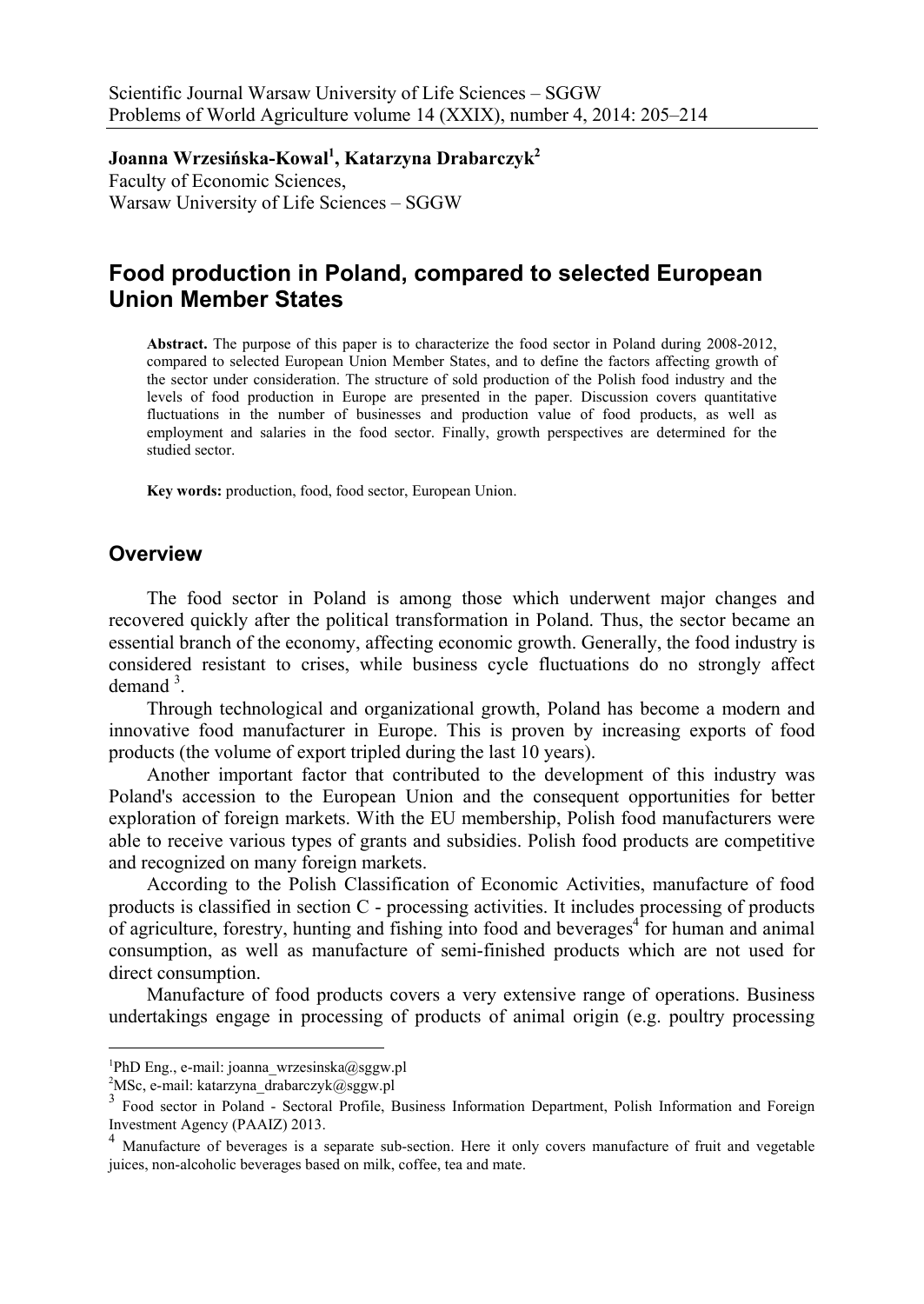industry), of plant origin (e.g. fruit and vegetable processing), or secondary processing (e.g. food concentrates industry). Furthermore, the food sector supplies various raw materials for the pharmaceutical industry (blood, glands), tanning industry (leather), or cosmetics industry  $(fat)^5$ .

This sector does not include preparation of meals for direct food service, e.g. in restaurants, or food distributors.

The food sector does not include producers of agricultural produce, animal breeders, fishing enterprises and fisheries.

The main characteristics of the food sector include:

1. Enormous effect on human health;

 $\overline{a}$ 

- 2. Stringent legal regulations defining food quality standards;
- 3. Requirement to comply with the sanitary and environmental standards applicable in the EU;
- 4. Significant barriers to entry on the food processing market (high investment outlays);
- 5. Competitive advantage depending mainly on the ability to adapt to the standards and requirements under the European Union legislation.

The purpose of this paper is to characterize the food processing sector in Poland during 2008-2012, compared to selected countries<sup>6</sup>, and to define the factors affecting growth of the sector under consideration.

#### **Structure of sold production of the Polish food industry**

The food sector is essential for the food safety of the country. Due to its effects on human health, this sector is affected by extensive formal and legal requirements.

The food production requirements in Poland are mainly determined by European Union legislation. Compliance with EU laws and regulations is particularly important for food exporters, as ca. 80% of the Polish food exports reach the EU markets.

Sales structure of the Polish food sector during the studied period underwent certain minor fluctuations. The following products had the highest shares in 2012 sales: meat 28%, dairy products 15%, beverages 11%, fruit and vegetables 8% (Fig. 1).

After 2 quarters of 2014, the value of sold production of food products in Poland exceeded 94 bn PLN, corresponding to 2.6% increase as compared to the same period of the preceding year. 358.6 thousand persons were employed in this production.. Net profit of the food industry exceeded 3.2 billion PLN, corresponding to more than 10% of the net profit of industry in Poland.

In 2012, the following EU Member States were the largest buyers of Polish food: Germany, United Kingdom, Czech Republic, France, Netherlands, Italy and Slovakia (Fig. 2). Recent years have seen a prominent rise in food exports to such countries as Vietnam, Japan, Saudi Arabia, United Arab Emirates.

<sup>5</sup> Clarifications to the Polish Classification of Economic Activities – 2007. [Available at:] www.stat.gov.pl [Access: November 2014].

The subjects of analysis were selected as countries that were accessing the European Union along with Poland in 2004: Cyprus, Czech Republic, Estonia, Lithuania, Latvia, Slovakia, Slovenia, Hungary. Malta is excluded due to partial lack of available data.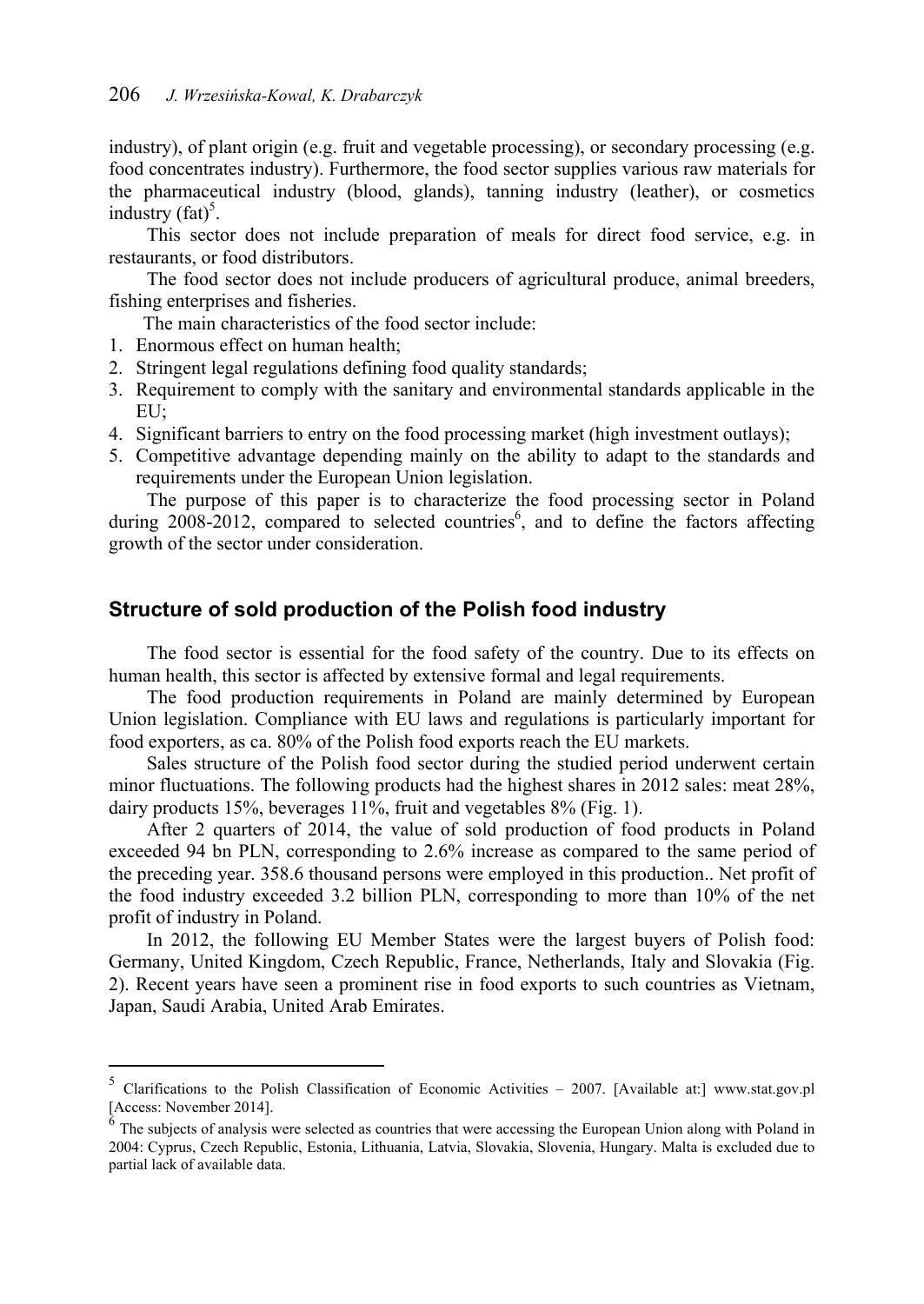

Figure 1. Polish food sector 2012 sales structure

Source: Polish Information and Foreign Investment Agency (PAAIZ) The food sector in Poland, Economic Information Department, 2013.

In terms of food production value, Poland ranks good in the perspective of the entire Community. In 2012, Poland ranked 6th across the EU.

## **Manufacture of food products in Europe**

There are numerous publications available concerning manufacture of food products in Europe, from general reports on the condition of the entire food sector to papers relating to specific products (such as meat, dairy, fruit or vegetables). European countries specialize in manufacturing specific food products and achieve various market positions.



Figure 2. Main buyers of Polish agricultural and food products (value of export sales, bn EURO, 2012) Source: own research, based on: Drewnowska B., Padł rekord eksportu polskiej żywności. [Available at:] www.ekonomia.rp.pl [Access: November 2014].

According to Datamonitor [2011], the following were the largest producers of milk in Europe in 2010: the United Kingdom, Italy, Germany and France. Their combined share in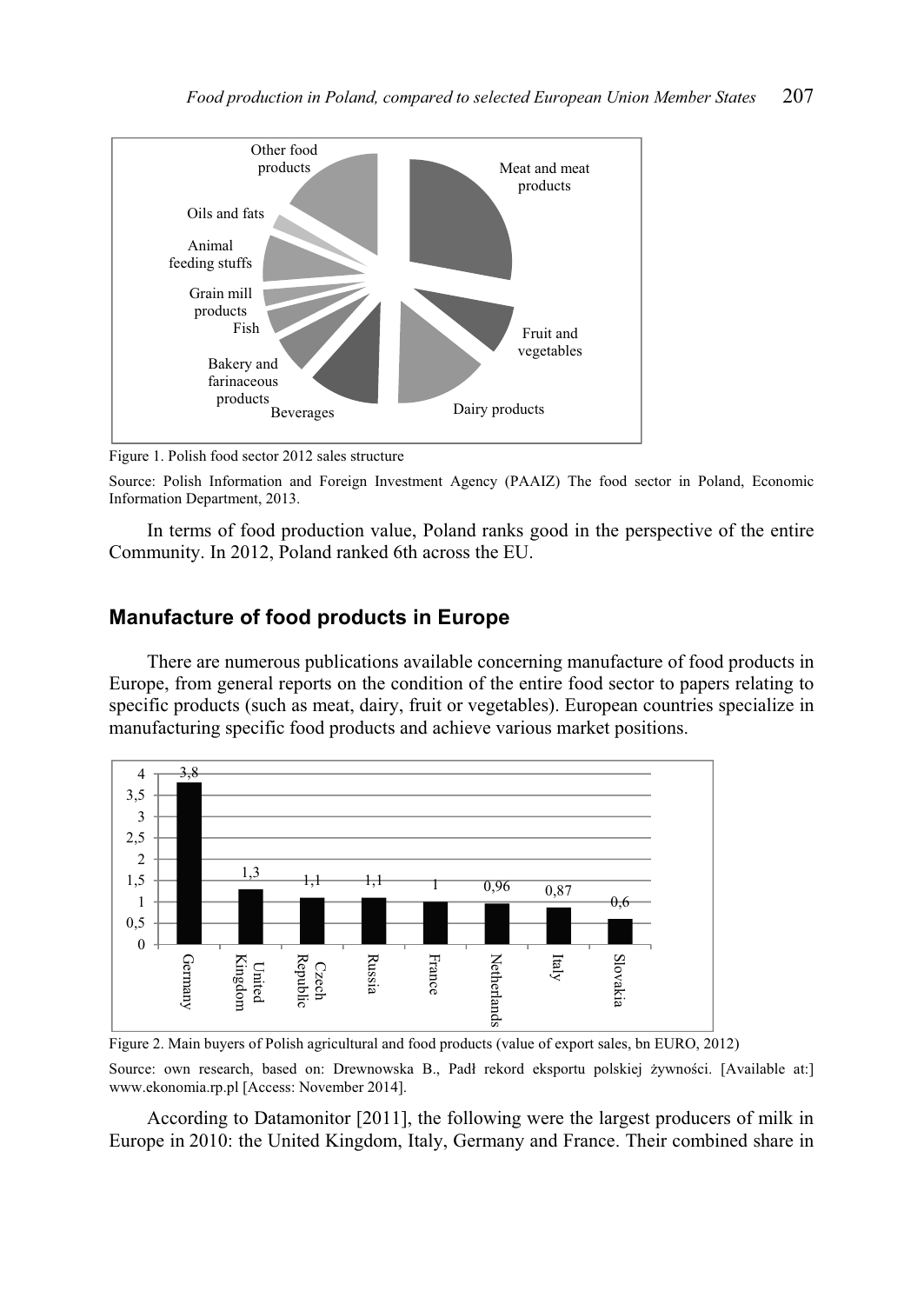the value of milk production in Europe exceeds 47%. They are closely followed by Poland, with production volume comparable to that of the Netherlands.



Figure 3. Percentage of food production in overall industry value (%) Source: based on data from Eurostat database.

Krzecht and Środoń [2013] were studying production of pork in the European Union. Their research shows that the following countries were the main producers of pork during 2008-2011: Germany, Spain, France and Poland. They manufactured approx. 10-11 million tonnes of pork each year in aggregate, i.e. around 50% of the whole EU production. 2012 leaders in poultry meat production were: France, the United Kingdom, Germany and Poland, with France and the Netherlands being the largest exporters [Kozioł, Krzywoń 2014]. Poland is the most competitive poultry manufacturer in Europe in terms of prices. During 2007-2010, Germany produced the most beef, amounting to almost 1/4 of the entire EU production [Maákowski et al. 2011]. In terms of cereals production, Poland is a significant manufacturer. During 2008-2012, Poland ranked second across the European Union (following France) in terms of cereal crop areas, and third (following France and Germany) in terms of grain harvest. During 2004-2007, Italy and Spain produced over 40% of all vegetables across the European Union [Puškariü et al. 2009], but they are also the largest fruit producers in the Community. Poland is the leader in apple production. Its yield in 2009 was the highest across the EU, and in 2010 it was outstripped by Italy. Industrial animal feeding stuffs are also recognized as food products. France, Germany and Spain have been their dominant producers for years [Bodyl et al. 2013]. According to Marketline report [2013], Italy, Germany and France were the leading manufacturers of baby food in 2012. M. Zuba pointed out in her research that Germany was the largest manufacturer of eco-foods in Europe in 2008, with Italy being the largest exporter of these products. They are continuously among the leaders in this field today.

## **Quantitative fluctuations in the number of businesses and production value of food products**

Cyprus is characterized by the highest proportion of food in the value of overall industry volume among all the studied countries, at 31-39%. Another distinguished country in this perspective is Latvia, showing a decreasing tendency (from 21 to 18.6%). Poland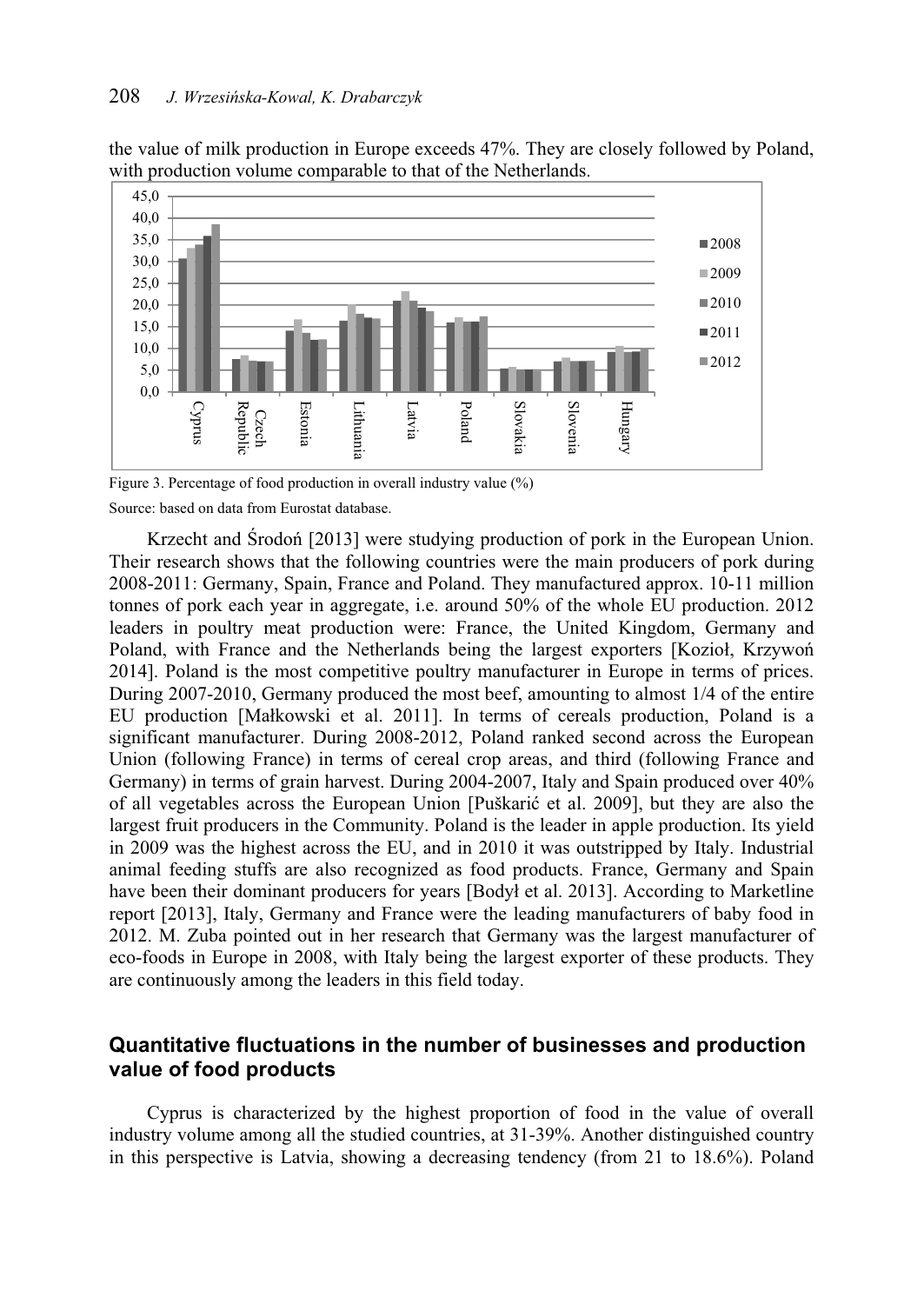ranks third on this list. During the studied period, the percentage of food production ranged from 16% to 18% of the full value of the industry (Fig. 3).

During the years of study, Poland manufactured food products with the highest value (Table 1). In 2009, production value decreased in all the studied countries, followed by increases during the next two years. Increase was most prominent in 2011 in Lithuania (over 20%), and decrease was strongest in Latvia in 2009 (over 20%). In 2012, Lithuania and Poland reported the highest growth of production value as against the value of 2008 (by over 16%), and the same value decreased in the Czech Republic and Slovenia at the same time.

| Country             | 2008     | 2009     | 2010     | 2011     | 2012     |
|---------------------|----------|----------|----------|----------|----------|
| CY-Cyprus           | 1.125.0  | 1,100.3  | 1,155.8  | 1,169.5  | 1,139.6  |
| CZ - Czech Republic | 10,353.8 | 9,020.8  | 9,133.2  | 9,876.0  | 9,827.6  |
| EE-Estonia          | 1,105.1  | 953.0    | 1,005.6  | 1,138.7  | 1,180.2  |
| HU-Hungary          | 8,023.9  | 6,954.5  | 7.045.1  | 7,892.6  | 8,311.4  |
| LT-Lithuania        | 2.721.1  | 2,311.4  | 2,539.0  | 3.074.0  | 3,163.6  |
| LV-Latvia           | 1,411.0  | 1.109.2  | 1,200.7  | 1,313.0  | 1,433.2  |
| PL-Poland           | 36,596.2 | 30,678.0 | 34.499.1 | 38,689.0 | 42,516.0 |
| SK - Slovakia       | 2,728.1  | 2,281.0  | 2,537.7  | 2,905.9  | 2,911.3  |
| SI-Slovenia         | 1,637.2  | 1,461.6  | 1,485.0  | 1,569.8  | 1,548.3  |
|                     |          |          |          |          |          |

Table 1. Value of food production in million EUR

Source: own research, based on data from Eurostat database.

In the countries under review, over 80% production value would be generated by business establishments employing over 50 persons. During 2008-2012, the highest value proportion of food against total processing was recorded in Cyprus (34% on average) and the lowest in Slovakia (5% on average). This ratio is around 16% in Poland.



Figure 4. Gross Value Added per 1 employee, in thousand EUR Source: own research, based on data from Eurostat database.

The most commonly applied labour productivity measure is the Gross Value Added (GVA) and its modification - Gross Value Added per employee. Employees were most productive in Cyprus and Slovenia (Fig. 4). The worst situation in this perspective was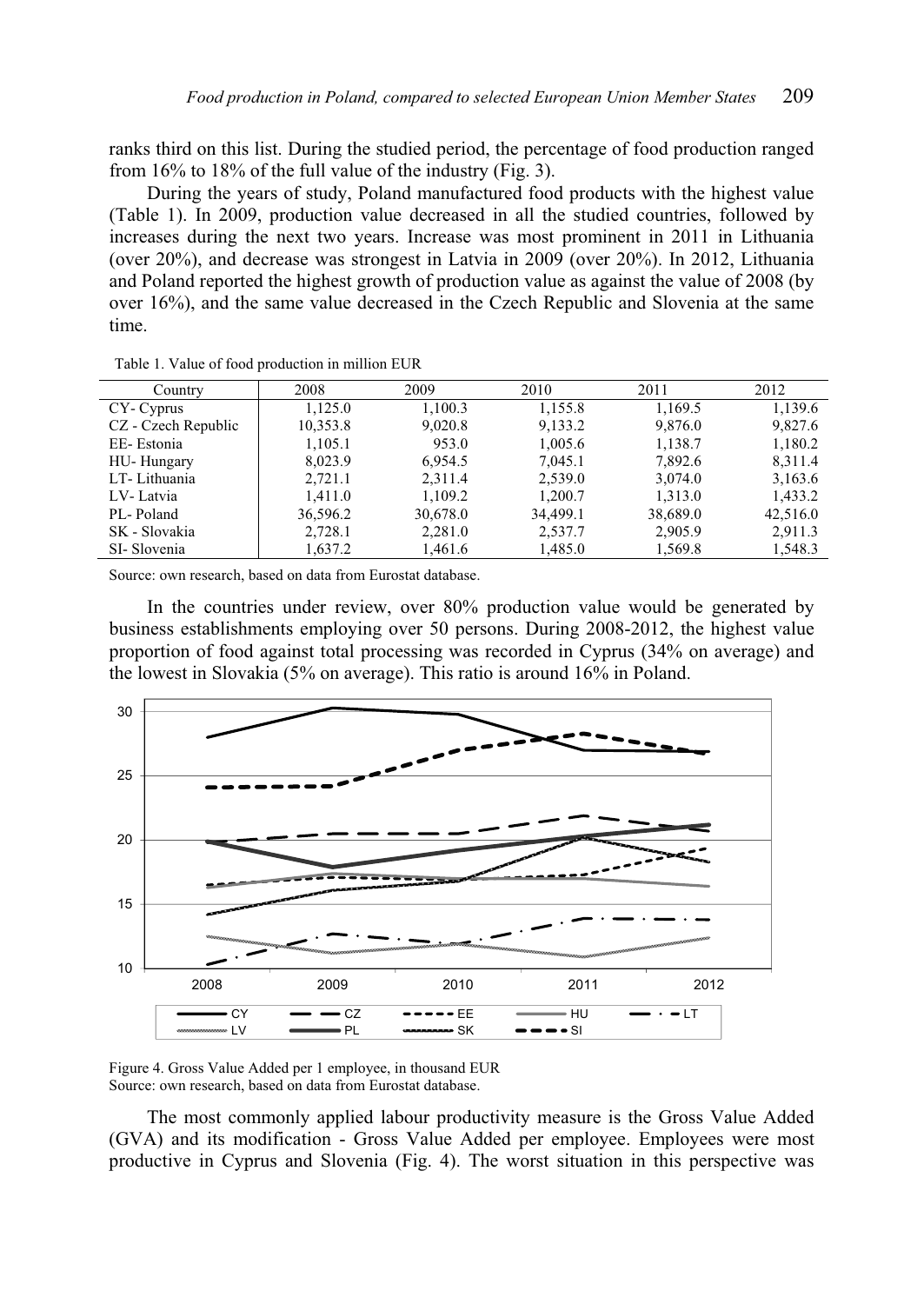observed in Lithuania. Productivity of Polish employees ranged above average for the studied counties, and the percentage of added value of food products in total added value of the processing sector is nearly 15%.



Figure 5. Average yearly number of enterprises during 2008-2012, Source: own research, based on data from Eurostat database.

Micro-enterprises strongly prevailed within the overall group of food product manufacturers in each of the studied countries, while the number of large enterprises was negligible (Fig. 5). Micro-enterprises represented almost 80% of all businesses in Cyprus, while their production value represented less than 15% of the value of the entire processing sector. In addition, this percentage slightly exceeded 5% in Poland and in Slovenia and remained even lower in the remaining countries. Large number of enterprises did not correspond to higher productivity. The highest growth (including 80% of micro-enterprises) was observed in Slovakia where the overall number of business operators quadrupled during the period of study. Only in Poland and in Cyprus would the number of enterprises decrease in 2012 as against the value of 2008.

#### **Employment and salaries in the food sector**

Most people were employed in Poland in manufacture of food products during 2008- 2012 (Table 2). Least employees worked in this field of manufacture in Cyprus; however, their proportion in overall employment in the processing industry was highest, exceeding 30% during each of the years of study, which is due to poor development of other branches of industry in this country. In Slovakia, the average number of employees per 1 enterprise was highest (for 2008 and 2009). A very significant increase in the number of microenterprises was recorded there in 2010 (by 1816 businesses), resulting in a strong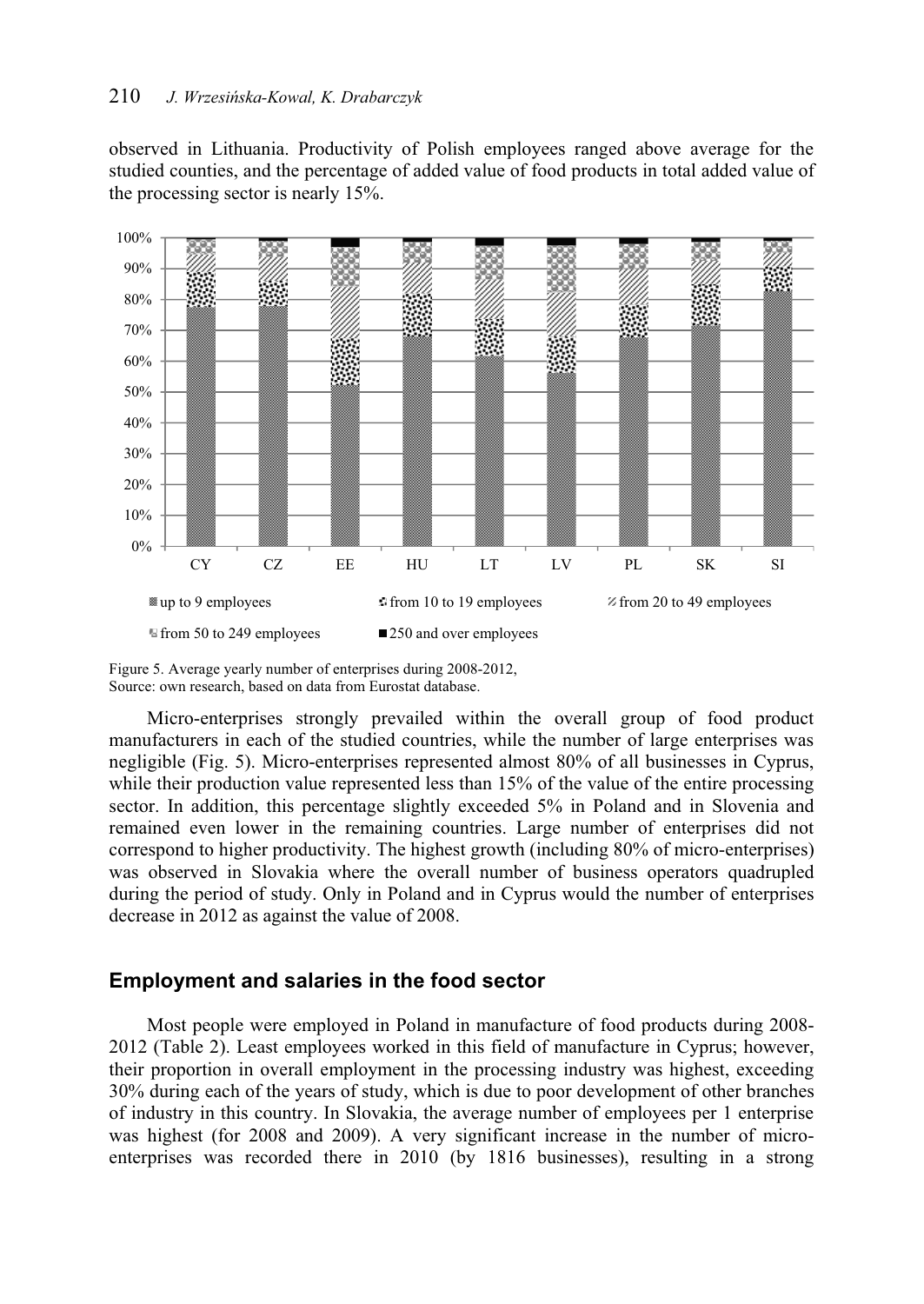narrowing of this category. 29 persons were employed per enterprise in Poland during 2008-2012 on average. During the years of study, the number of employees dropped in all countries except Cyprus. This is an alarming phenomenon. People lose their jobs as a consequence of increasing automation of production. Regular annual drops of the average numbers of employees per enterprise were observed in: the Czech Republic, Estonia, Lithuania and Slovenia.

| Country | Average number of employees per 1 enterprise |      |      |      |      |  |  |
|---------|----------------------------------------------|------|------|------|------|--|--|
|         | 2008                                         | 2009 | 2010 | 2011 | 2012 |  |  |
| CY      | 12.3                                         | 12.5 | 14.2 | 14.5 | 14.0 |  |  |
| CZ      | 19.3                                         | 17.4 | 15.8 | 14.1 | 13.8 |  |  |
| EE      | 37.8                                         | 34.6 | 34.5 | 33.0 | 31.4 |  |  |
| HU      | 22.3                                         | 21.4 | 20.7 | 20.0 | 20.2 |  |  |
| LT.     | 38.3                                         | 37.2 | 34.9 | 32.0 | 28.2 |  |  |
| LV      | 40.8                                         | 35.6 | 31.5 | 31.6 | 28.3 |  |  |
| PL.     | 26.7                                         | 29.4 | 29.1 | 29.3 | 28.4 |  |  |
| SK      | 51.2                                         | 46.4 | 14.3 | 13.9 | 14.5 |  |  |
| SI      | 16.4                                         | 14.9 | 13.6 | 12.2 | 11.4 |  |  |

Table 2. Average employment in manufacture of food products

Source: own research, based on data from Eurostat database.

According to the research, during the study period Cyprus and Slovenia were the countries in which employees could count on earning the highest wages and salaries. They were almost three times higher than in Lithuania where earnings were lowest. Lithuania is also the only country in which salaries and wages in 2012 lowered as against the value of 2008; wages and salaries increased elsewhere. Average nominal salary in the food sector in the European Union was above 3,000 Euro during the years of study (Fig. 6).





Employers from Latvia, Poland, Lithuania and Hungary were paying the lowest social security premiums, which were highest in the Czech Republic and Estonia. In four of the countries, average cost of employing a single worker did not exceed 10,000 Euro, and these are the most competitive countries in terms of costs. Cyprus and Slovenia are the countries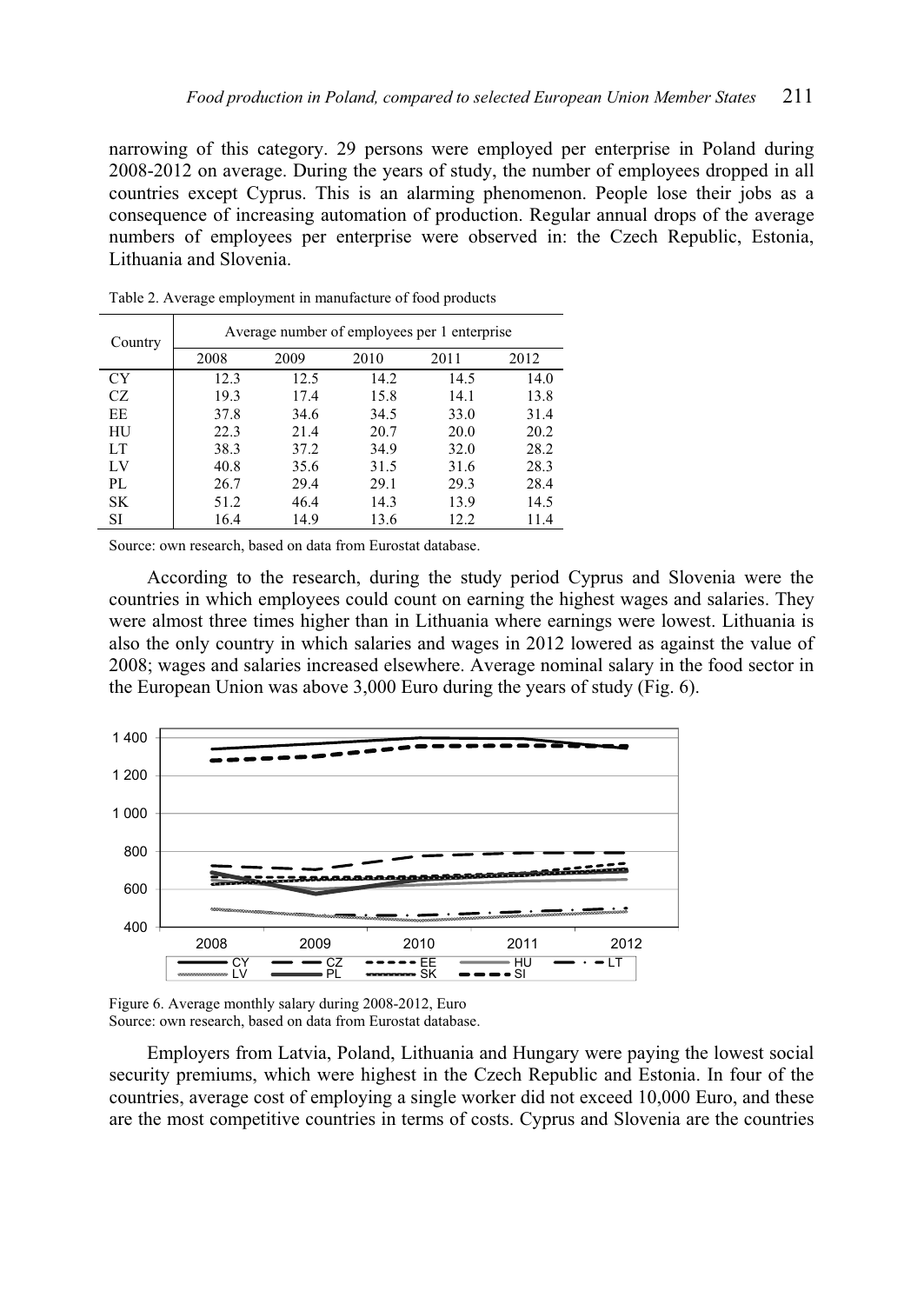#### 212 *J. WrzesiĔska-Kowal, K. Drabarczyk*

where these costs are highest, despite the lowest percentage of social security paid by employers (Fig. 7).



Figure 7. Average annual cost of employment per 1 employee during 2008-2012, Euro, and social insurance contributions (paid by the employer), %

Source: own research, based on data from Eurostat database.

### **Food industry growth perspectives**

Poland is among the largest beneficiaries of EU funds. Accession to the EU involved the need for enterprises to adapt to the standards applicable in the EU. With these funds, many food producers were able to survive and expand. The Polish food industry is competitive against other EU Member States due to the prices of agricultural produce and relative low processing costs [Szwacka-Mokrzycka, Kociszewski 2011]. Low labour costs further encourage investments in the food sector. Investments in new technologies to enhance productivity are necessary to maintain the competitive advantage. Retaining and acquiring new sales markets is possible through such activities as: strengthening the brands of Polish foods and creating its positive image as healthy, high quality products manufactured in compliance with stringent sanitary standards. Consumers' interest in food manufactured with the use of industrial methods has been decreasing for years. Chemical plant production products or genetic modifications used in production make consumers reluctant to buy. According to the analysis carried out within the project entitled "Food and diet in the 21st century - a vision for growth of the Polish food sector", demand for ecofoods and pro-health foods will be increasing rapidly on the global markets during the upcoming ten or more years. Poland is already taking advantage of this development direction - both the number of eco-farms and the areas of such crops are increasing year by year. During the upcoming year, demand for design foods adapted to the needs of specific consumer groups (e.g. obese people, diabetics, people with gluten intolerance) will be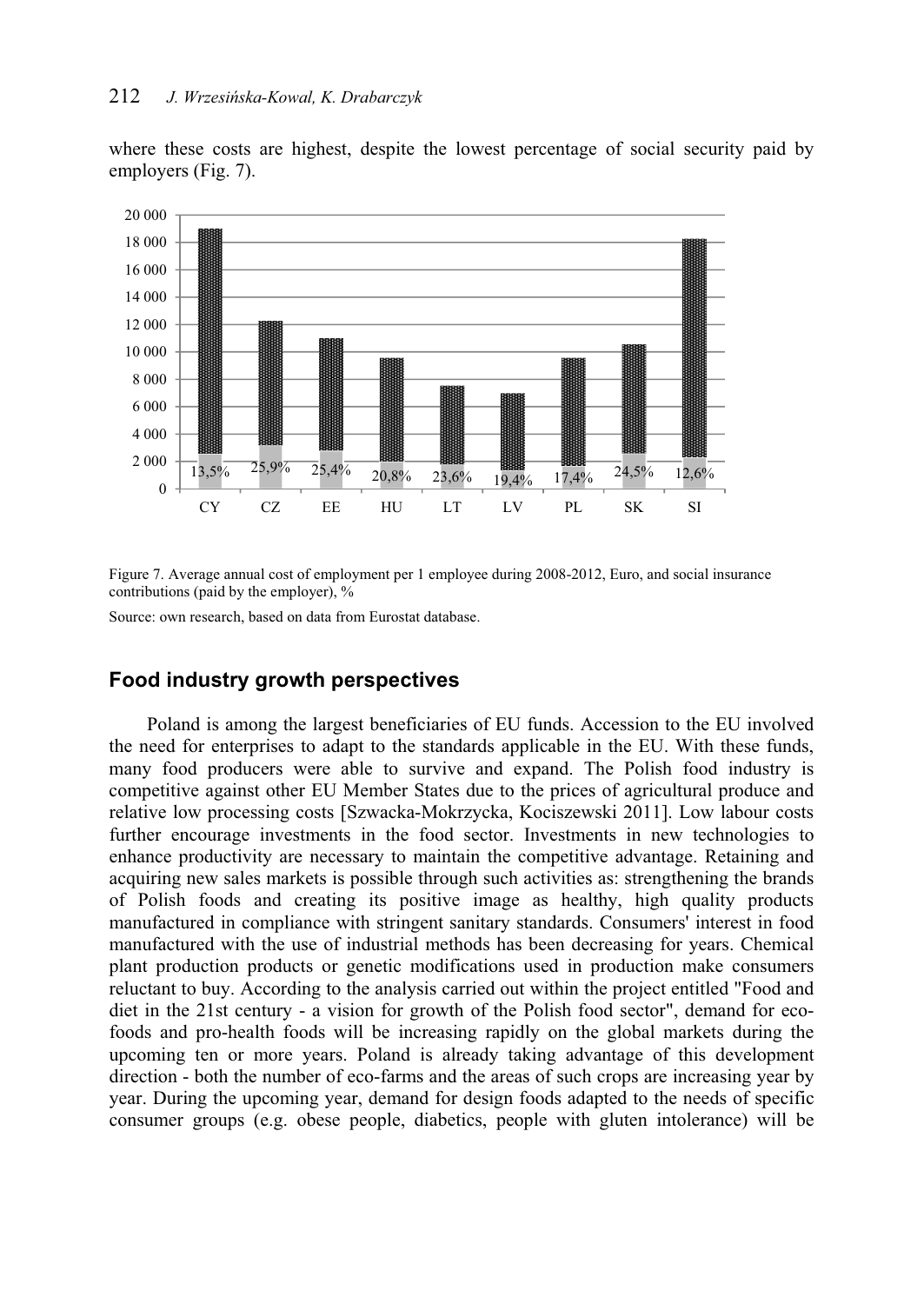increasing as well [Michalczuk 2013]. These directions should be taken into account by Polish manufacturers.

During the upcoming years, exports to EU Member States will foster growth of the food industry. On the other hand, increased exports of food to Asian markets and Balkan states is expected to compensate for the losses incurred by Polish producers as a consequence of the embargo imposed by Russia.

## **Summary**

1. In terms of food production value, Poland held a very distinctive position in the perspective of the entire Community. This value would be 4 to 34 times higher than the production values in the remaining countries under review on average.

2. Employees were most productive in Cyprus and Slovenia. The level of employee productivity was higher in Poland than the average productivity in the studied countries.

3. In all the countries of study, micro-enterprises prevailed in the overall number of business establishments, but enterprises with 50 or more employees produced over 80% of total production value.

4. Employment in manufacture of food products was the highest in Poland. Fewest employees were working in Cyprus, but this is the only country where the number of employees increased in the perspective of the studied years.

5. In all the studied countries, salaries earned in food production were lower than the average salary in the European Union. During the period of study, employee salaries decreased in Lithuania only.

6. Poland is among the most competitive countries in terms of cost of employment per 1 employee, which is an encouragement for investment in the food sector.

7. Investment in new technologies to enhance efficiency is an opportunity for growth of businesses; it is possible with the extensive EU aid received by the Polish food manufacturers. The increase in eco-production appears as a response to increasing health awareness among consumers, and this direction should be specifically taken into account.

## **References**

- Bodył M., Krzemiński M., Łopaciuk W. [2013]: *Sytuacja na światowych rynkach surowców paszowych i pasz przemysłowych*. Rynek pasz, stan i perspektywy nr 34, 6-16.
- Czeczot H., Ścibor D. [2011]: *Aktualny i przewidywany stan rynku wołowiny.* Rynek mięsa stan i perspektywy nr 40, 5-17.

Datamonitor [2011]: Milk in Europe.

*Global Agricultural Information on Network 2011*. EU-27 Fresh Deciduons Fruit Anual Good Prospects for EU-27 Apple and Pear Production.

Kozioł I., Krzywoń M. [2014]: Stan przemysłu drobiarskiego w Polsce. Progress in Economic Siences nr 1, 86-98.

Krzecht D., Środoń S. [2013]: *Sytuacja wybranych elementów sektora produkcji mięsa wieprzowego w Polsce na tle najważniejszych producentów w Unii Europejskiej*. Journal of Agribusiness and Rural Development No 1, 119-131.

*Marketline Industry Profile: Baby Food in Europe* 2013.

Michalczuk L. [2013]: *Perspektywy rozwoju polskiego przemysłu spożywczego w świetle badań foresightowych*. Innowacyjne Mleczarstwo nr 1, 32-36.